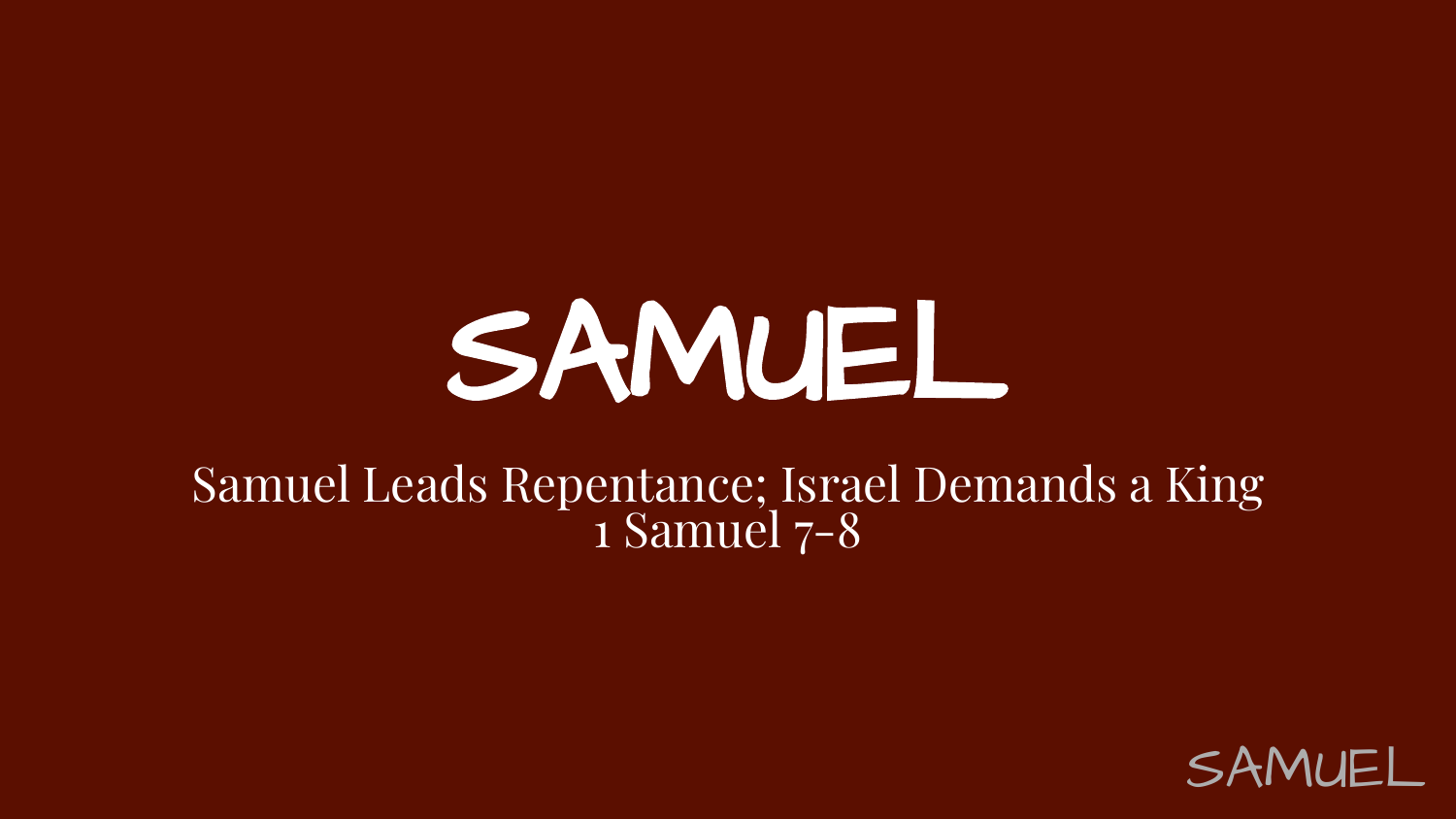#### **Repentance & Confession**

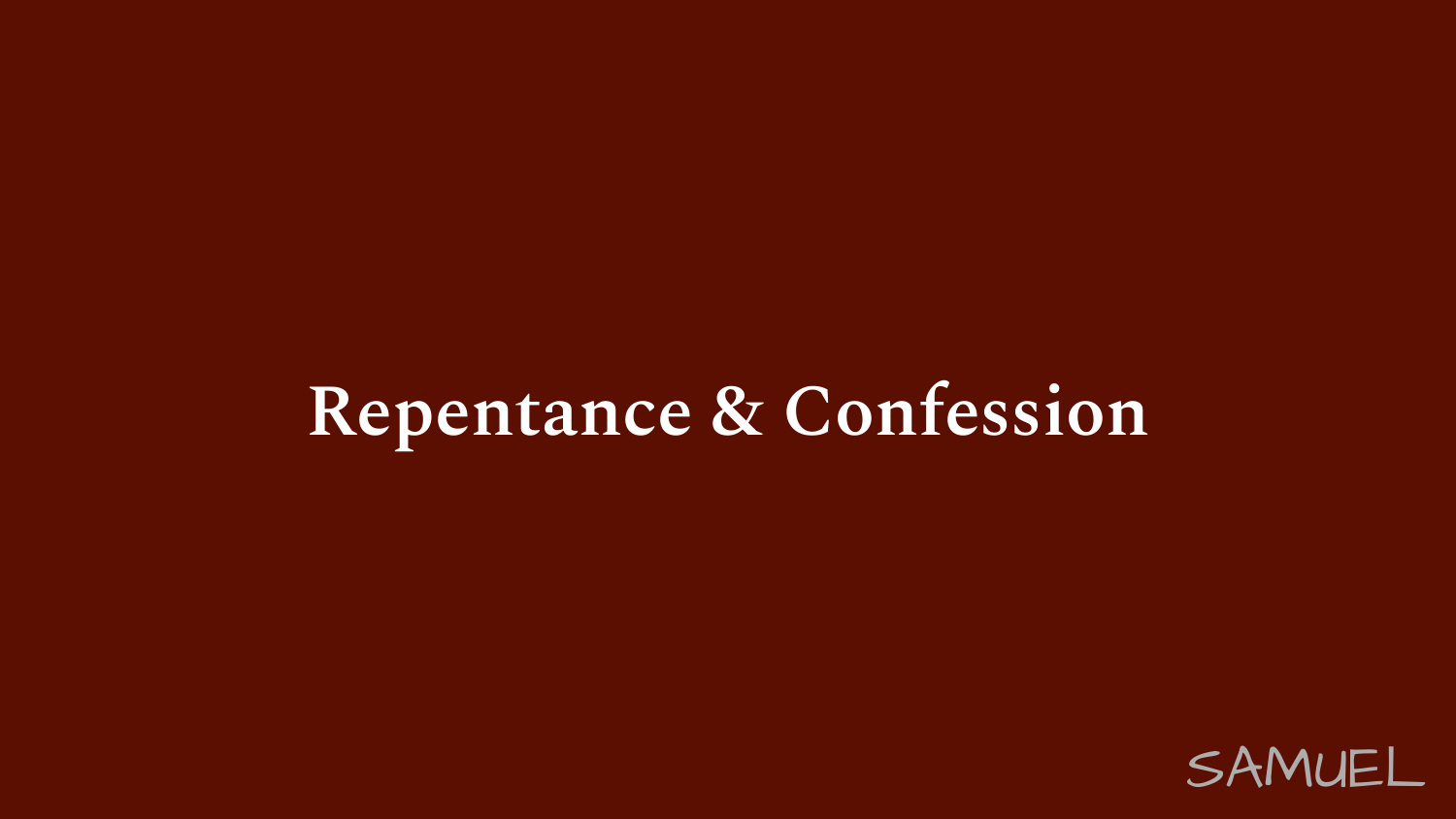### **1 Samuel 7:3**

Three Key Phrases for True Repentance

- 1. "If you are returning to the LORD with all your heart"
- 2. "Direct your heart to the LORD"
- 3. "Serve Him only"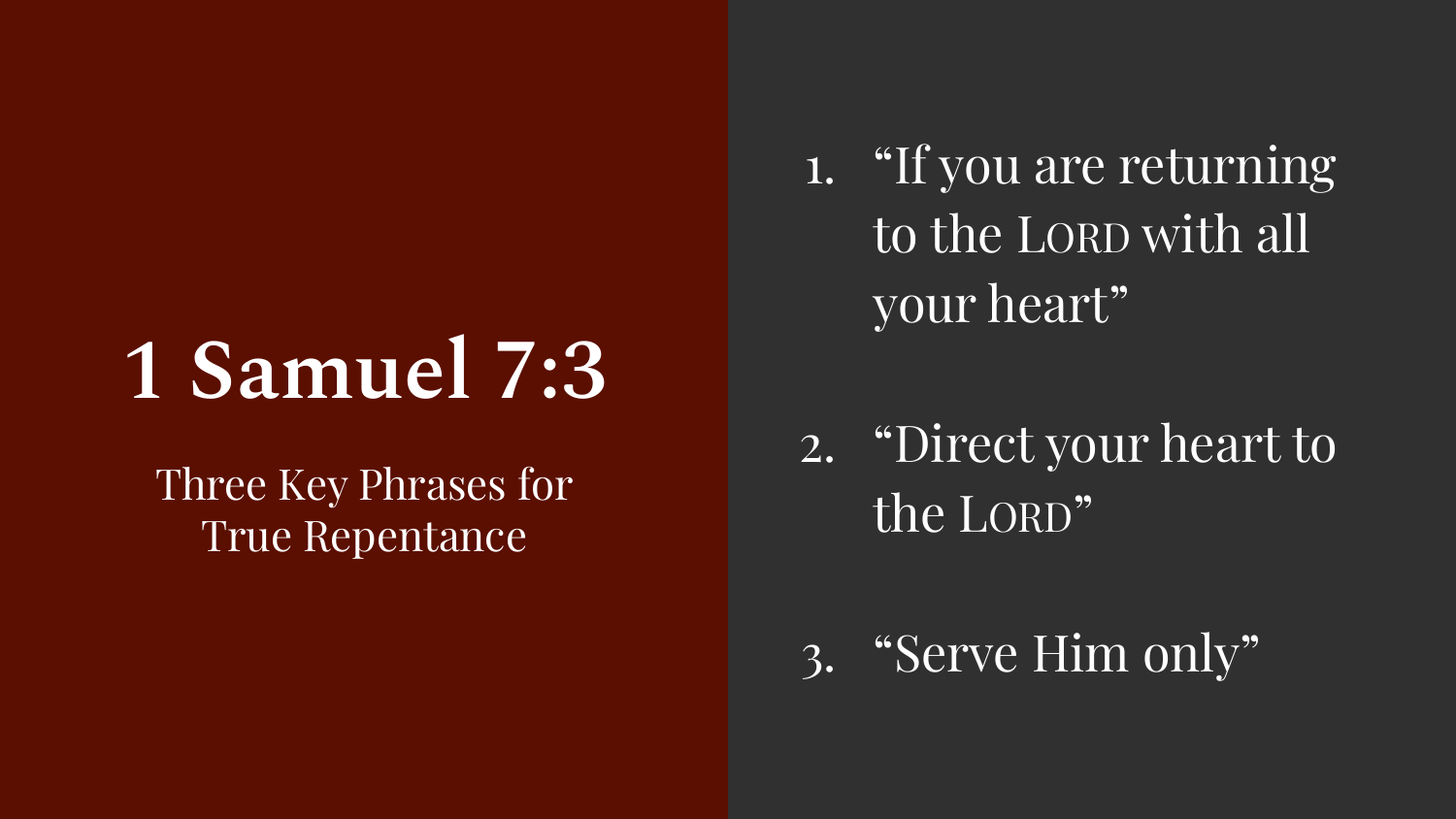### **Repentance**

#### Their Understanding is Different than Ours

- More than sorrow/remorse
- Radically turning to God as truly God
- National repentance; not about a single sinful act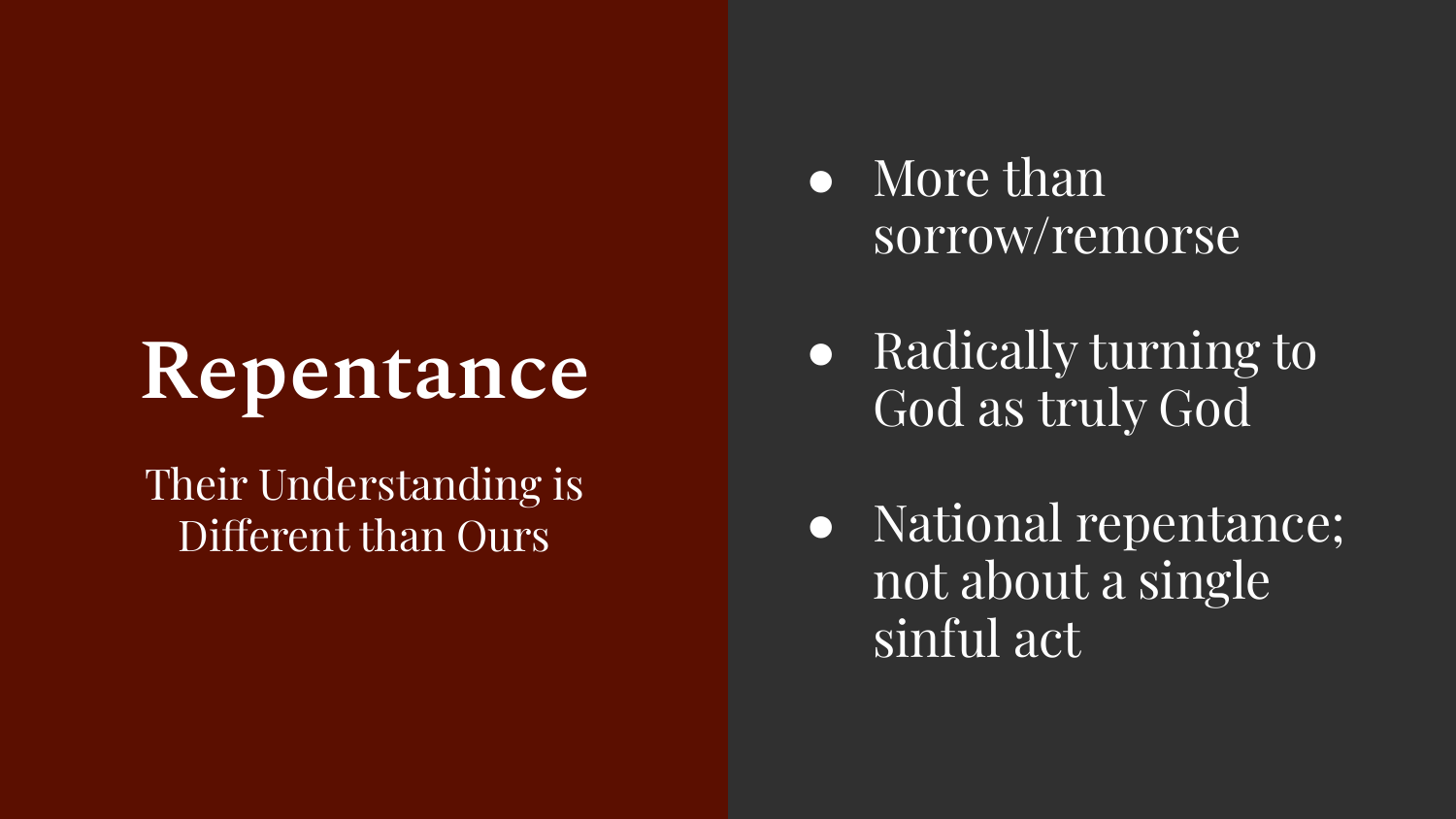

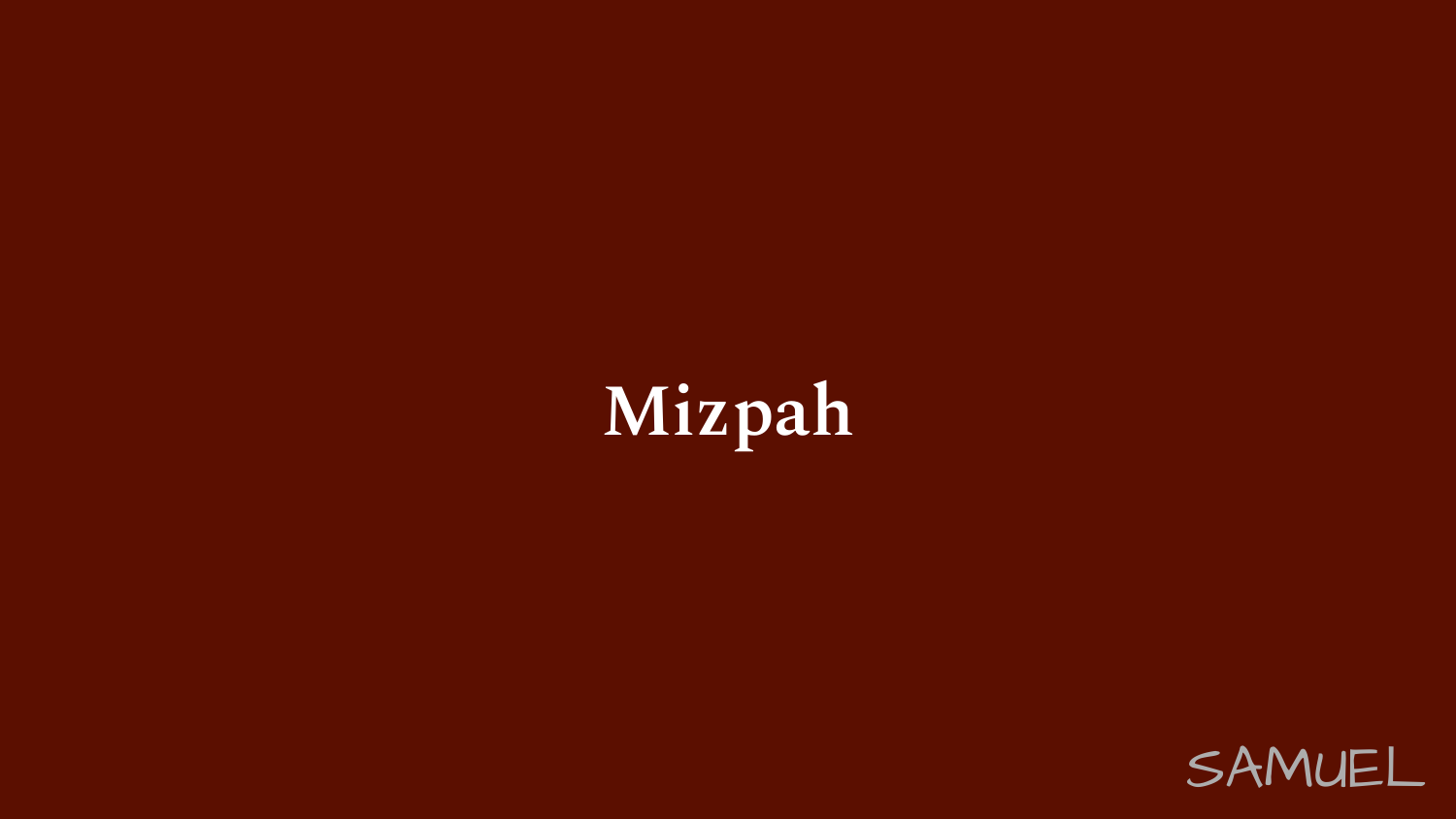### **Confession & Repentance in Samuel**

Three Portraits of Repentance

- 1. Samuel leads national repentance at Mizpah  $(7:5-6)$
- 2. King Saul's disingenuous repentance (15:24,30)
- 3. King David after sin with Bathsheba (2 Sam 12)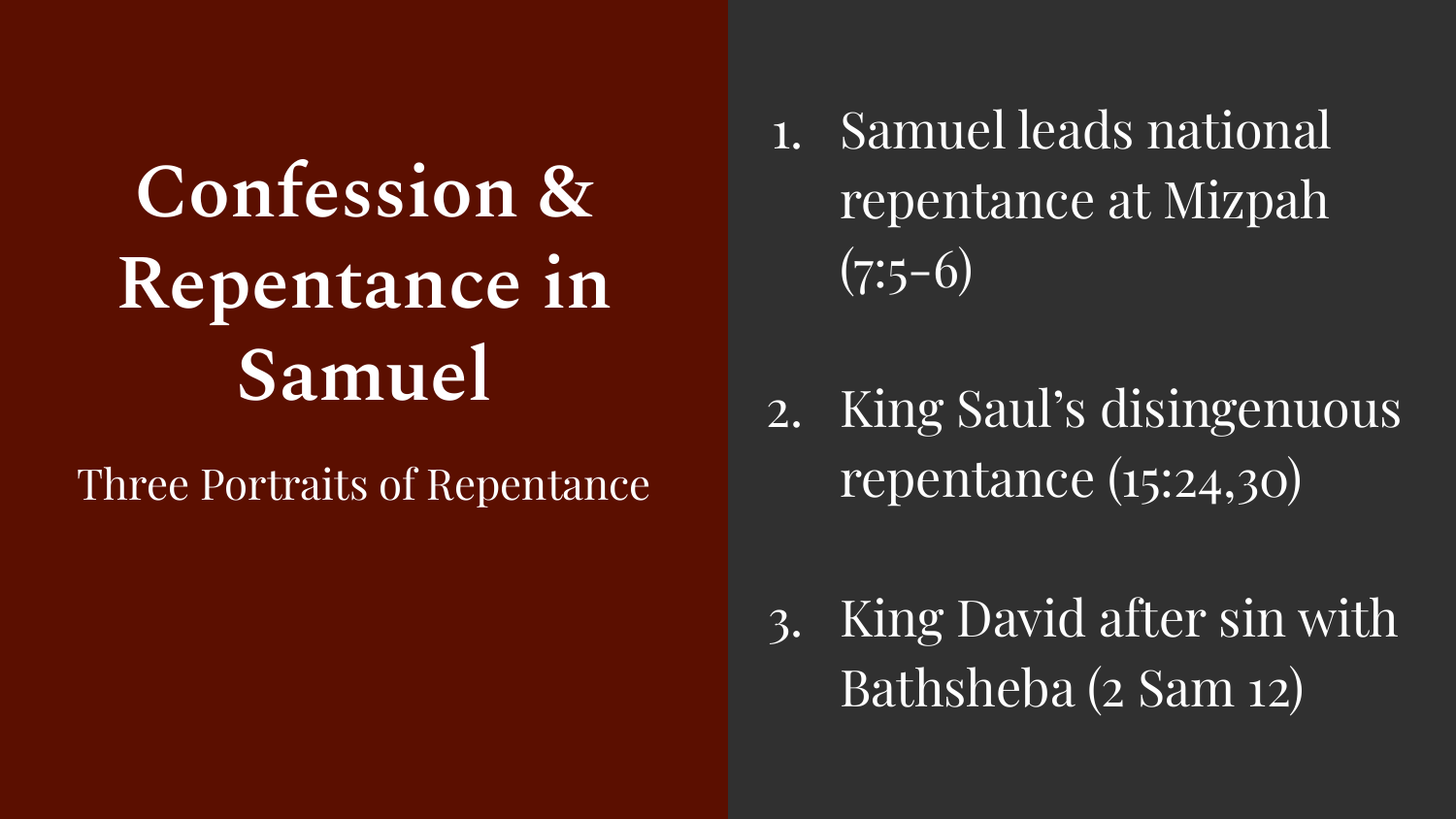#### **Facing the Philistines Again** SAME THINGS

- A familiar enemy: the Philistines
- There is no king
- The same generation of the same people

DIFFERENT THINGS

• Led by righteous Samuel instead of Eli's

sons

● "We have sinned against the LORD" 7:6

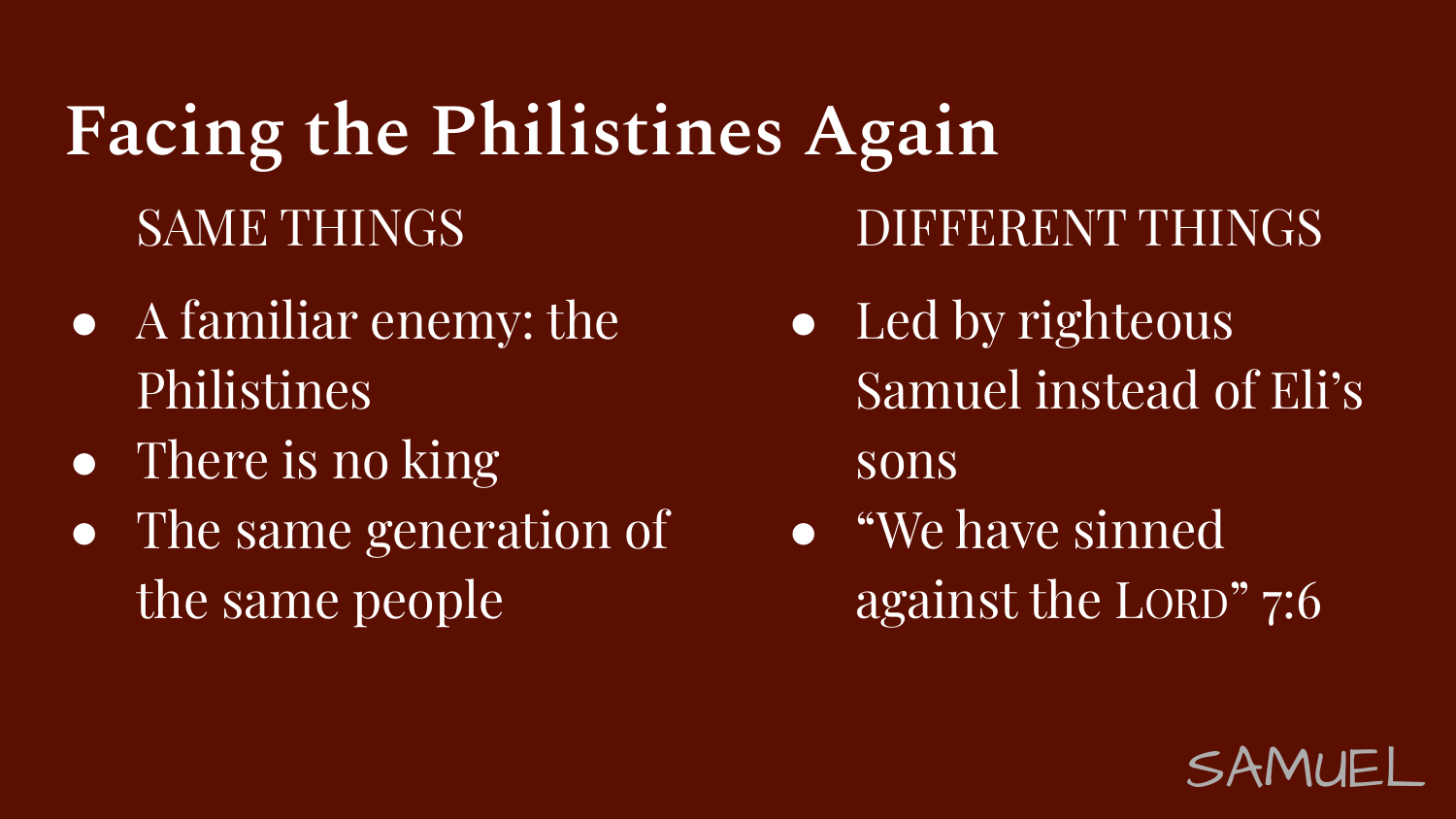### **Here I Raise My Ebenezer**

- Contrast with ch. 4
- A stone marker
	- Jacob at Bethel (Gen 28:16-22)
	- $\circ$  Moses (Ex 24:4)
	- Joshua at the Jordan (Josh  $4:1-9)$
	- Joshua at Shechem ( Josh  $24:25-26$

*Here I raise my Ebenezer Hither by thy help I've come And I hope by thy good pleasure Safely to arrive at home Jesus sought me when a stranger Wand'ring from the fold of God He to rescue me from danger Interposed His precious blood*

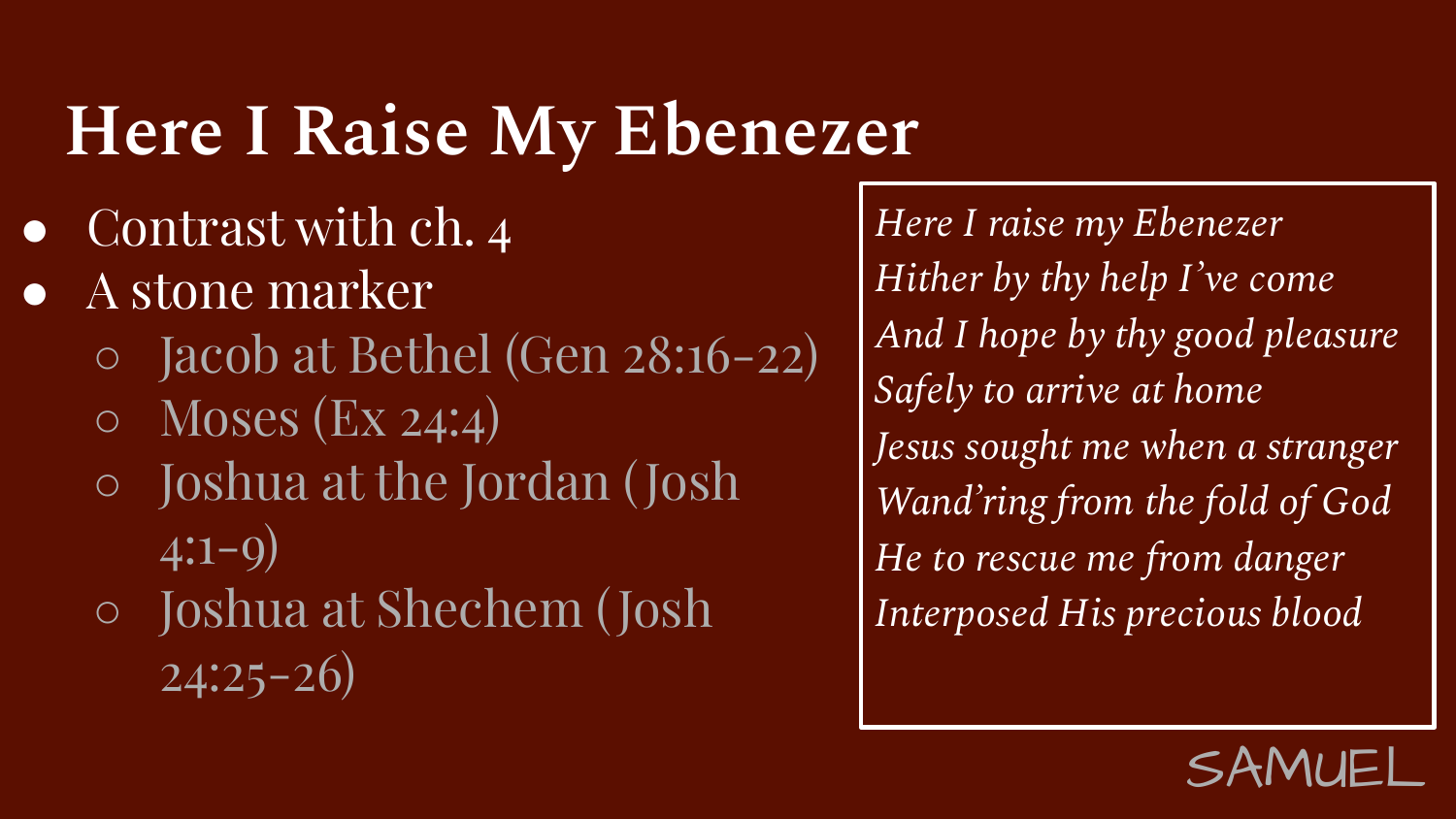#### **Transition from Judges → Monarchy**

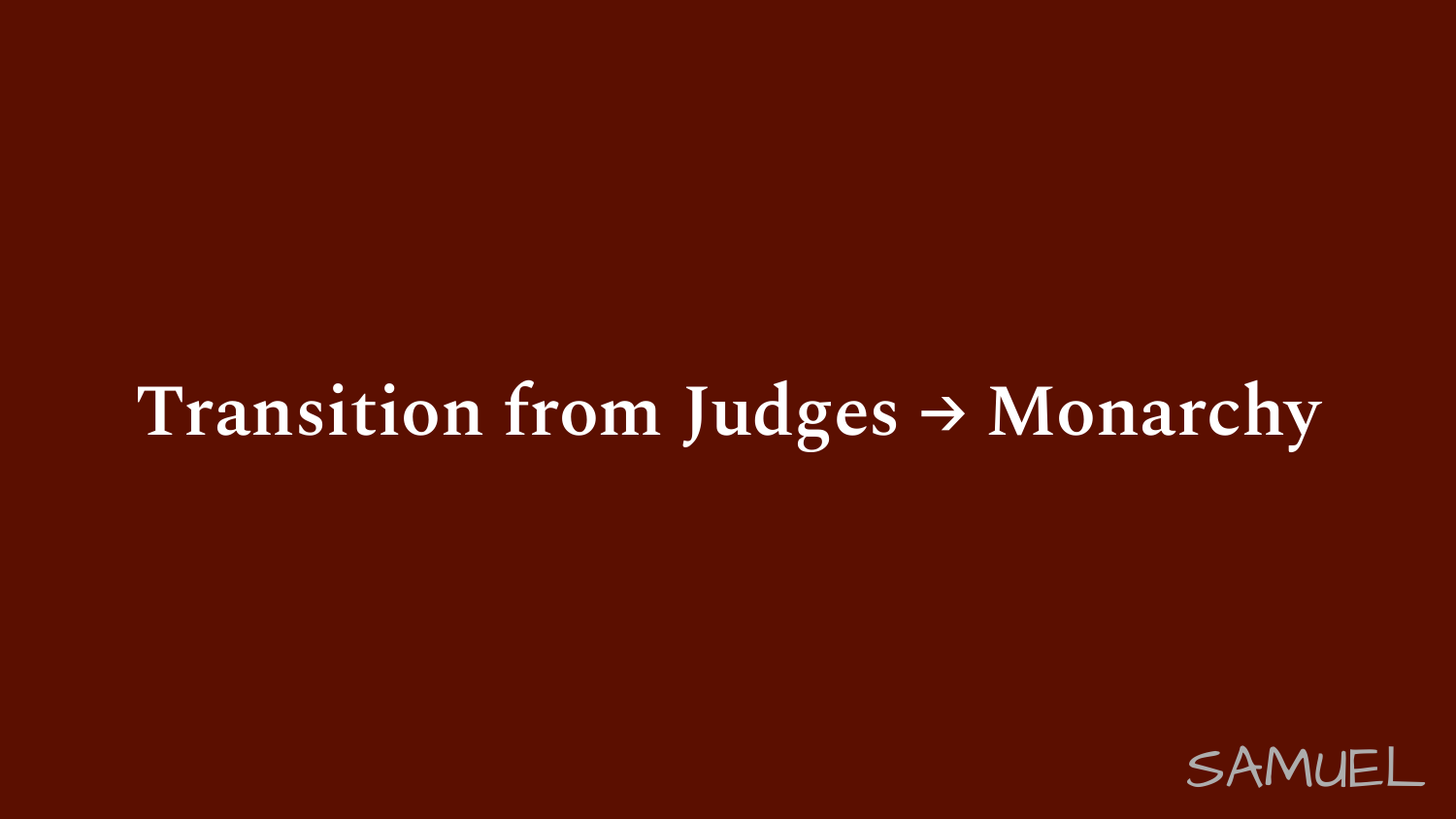#### **Samuel the last great judge** Unlike the judges the preceded him, Samuel:

- judges on a more permanent basis
- judges a larger jurisdiction (home base in Ramah)
- passes leadership on to a king
	- Samuel's sons, Joel & Abijah are unrighteous and unjust
	- Dynasties never work in Israel

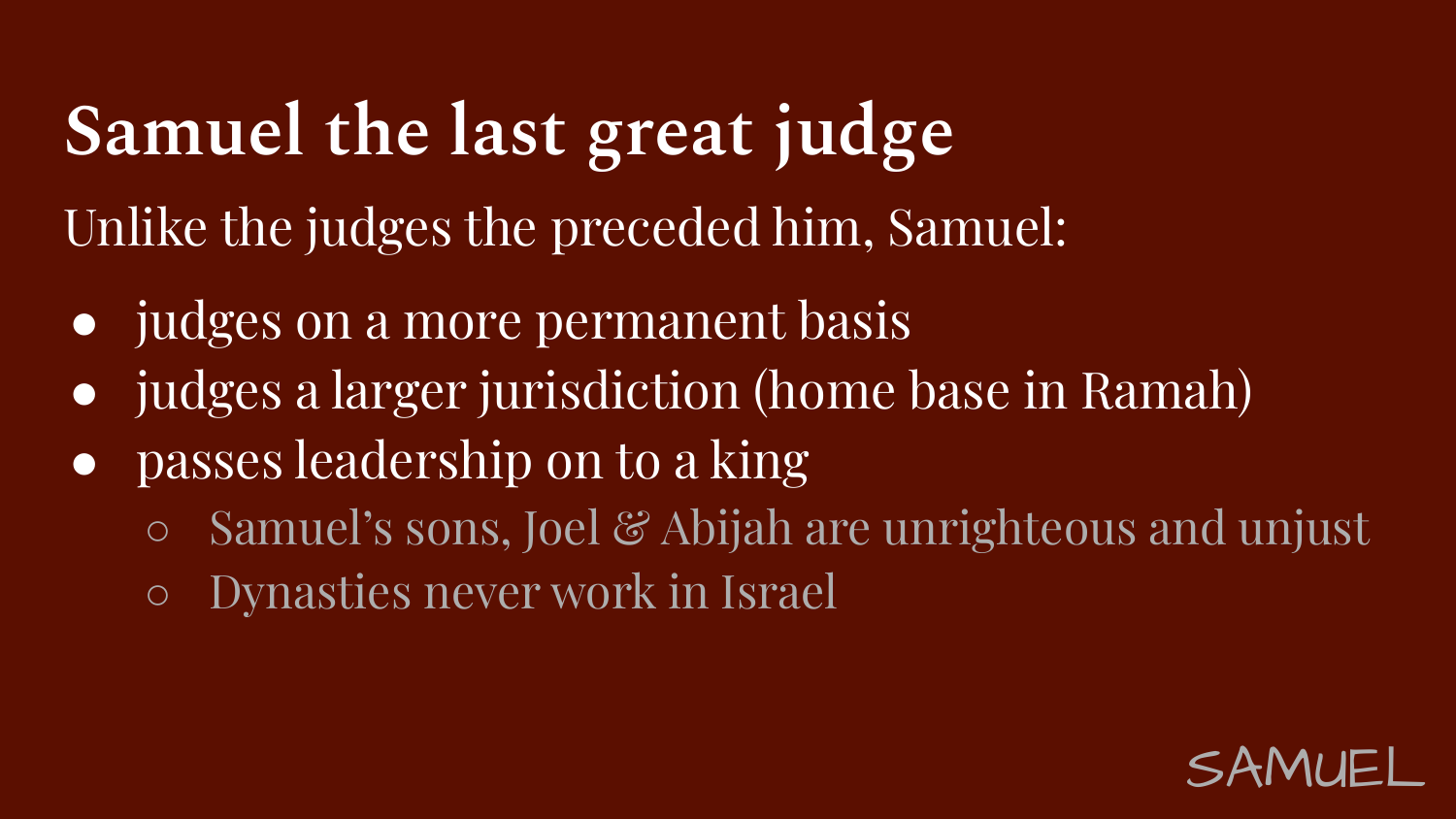**Monarchy: in God's will or no?** Genesis 7:6/16 "...kings shall come from you/her" Genesis 49:10 "The scepter shall not depart from Judah, nor the ruler's staff from between his feet…" Exodus 19:6 "...and you shall be to me a kingdom of priests and a holy nation."

Numbers 24:17-19 Deuteronomy 17:14-20

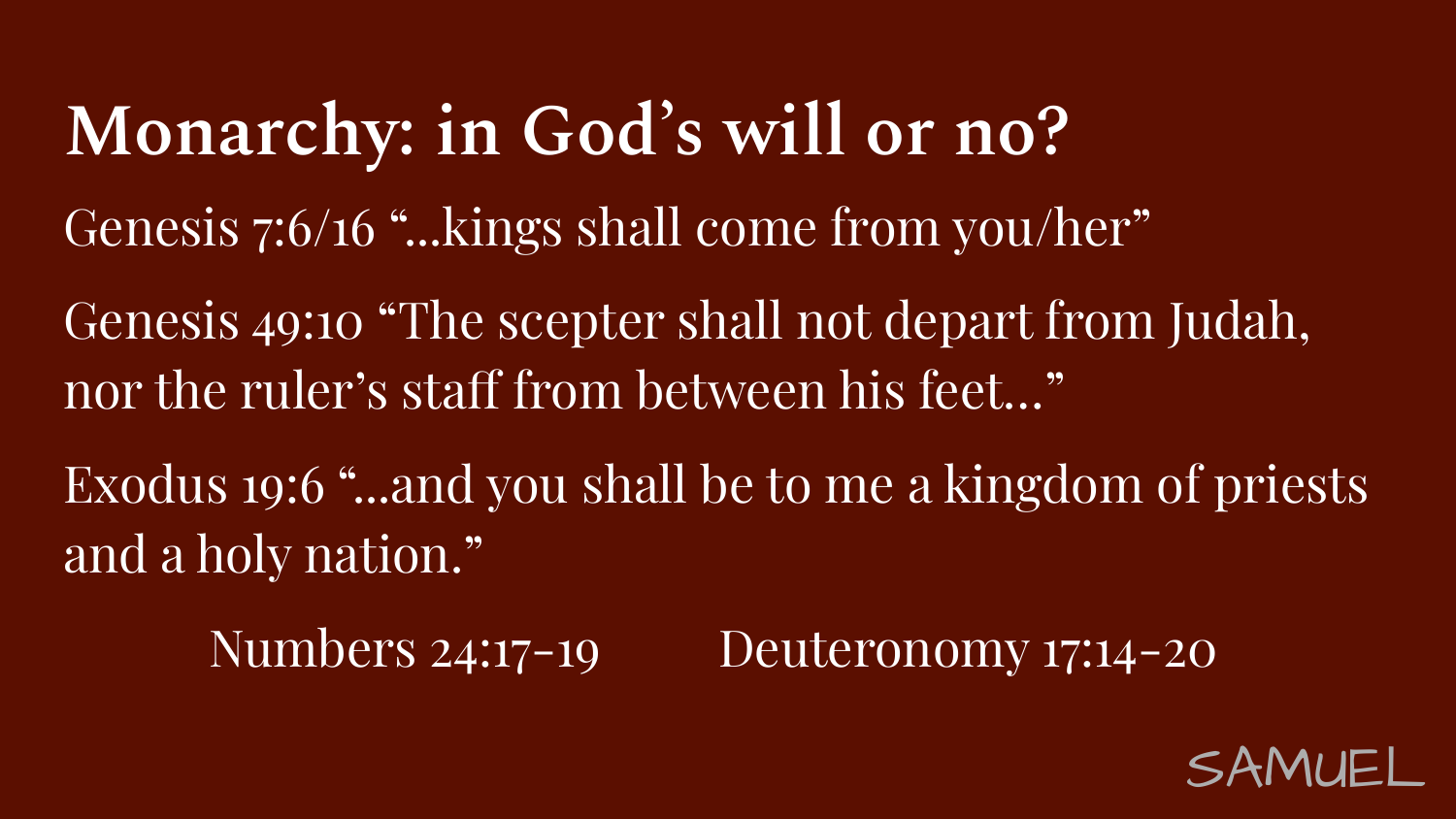# **Samuel's warnings 8:11-18**

TAKE & SERVE

Your sons

Your daughters

The best of your fields, vineyards and orchards

A tenth of your grain

Your servants, donkeys, flocks

"...and you shall be his slaves"

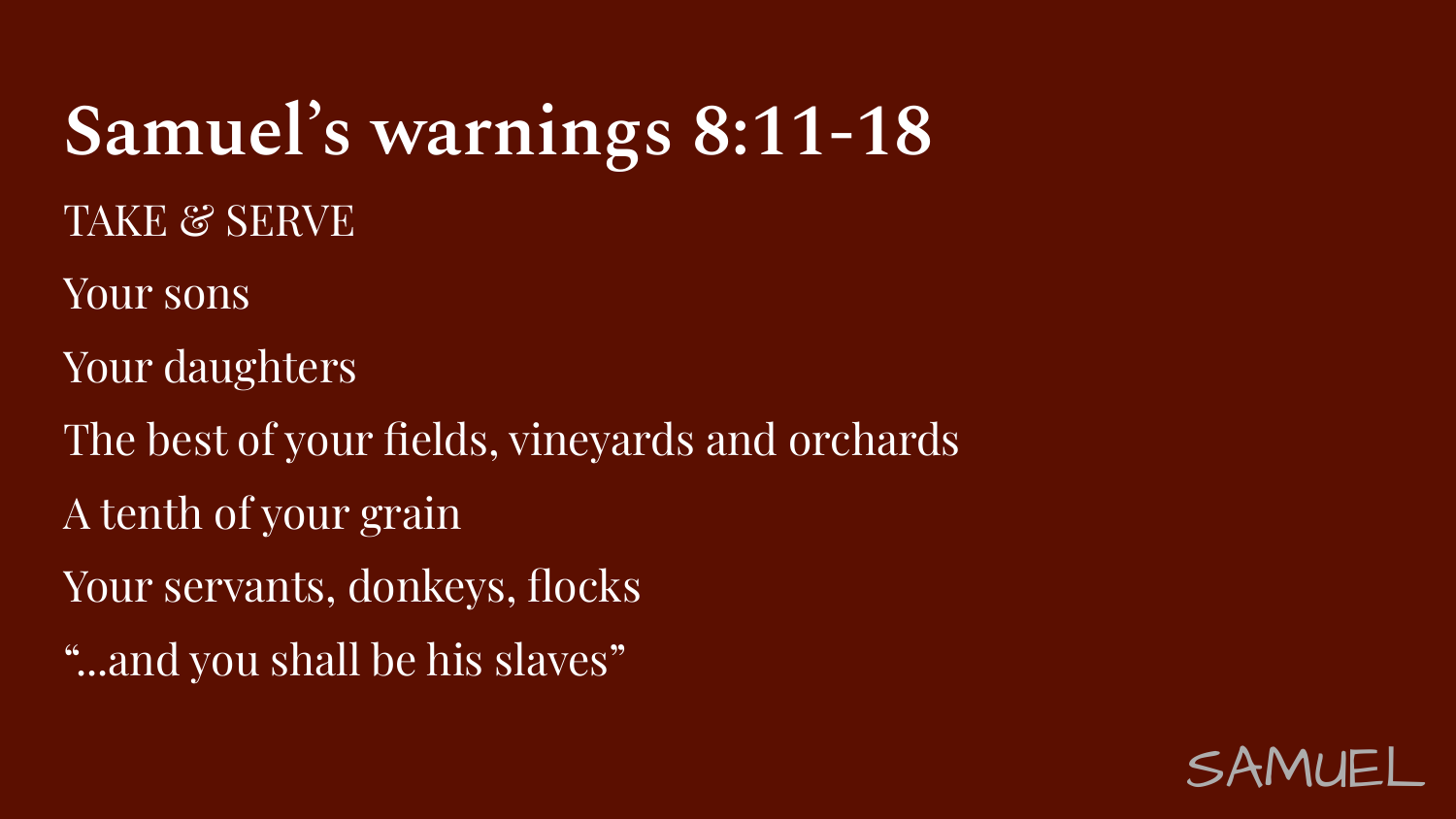#### **A rejection of God**

#### **Israel seeks to change their identity:**

From the covenant people of God, informed by Torah, led by divinely ordained judges.

They tire of being unique.

**"Obey the voice of the people in all that they say to you, for they have not rejected you, but they have rejected me from being king over them."**